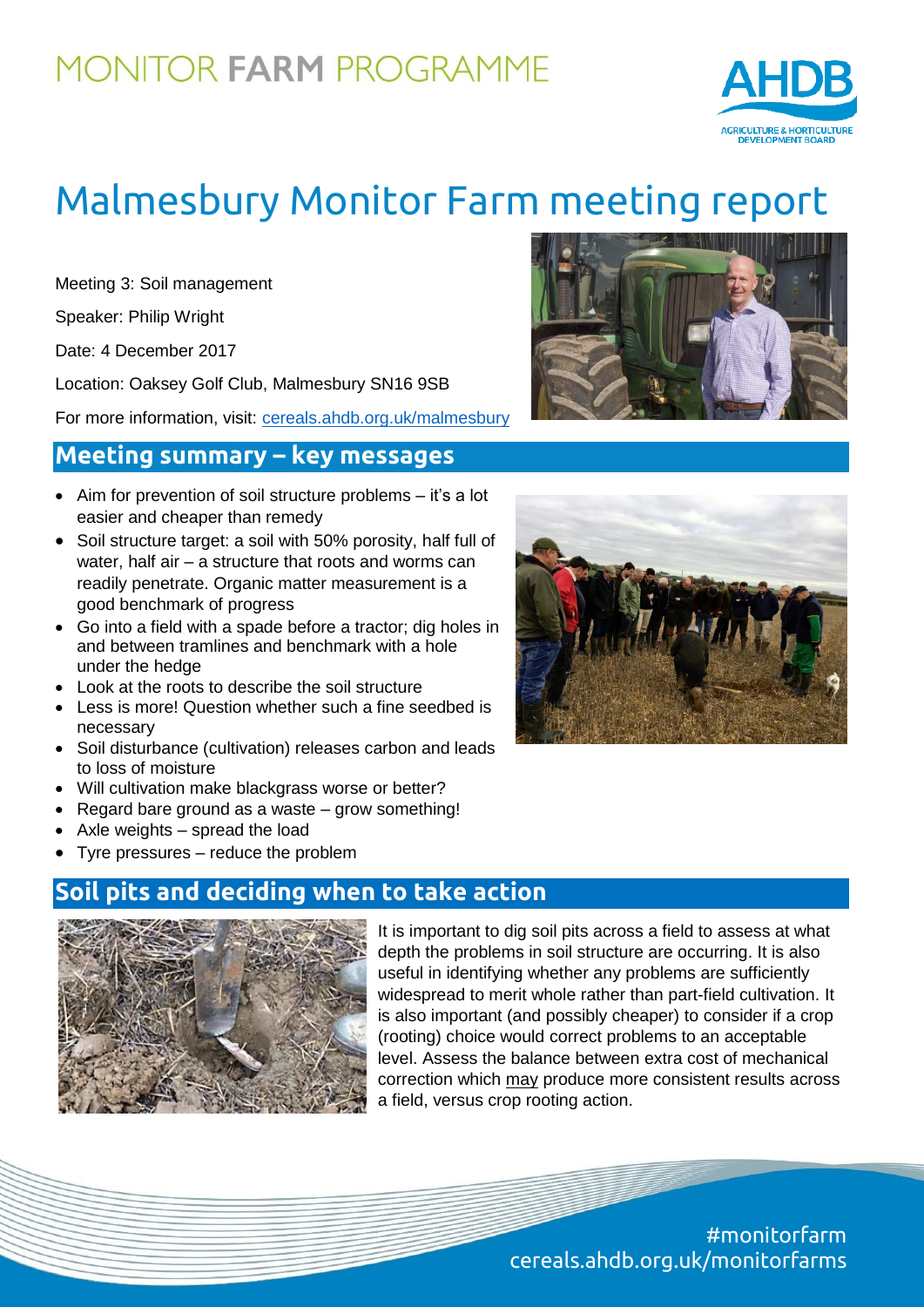# **MONITOR FARM PROGRAMME**



## **Cultivation basics**

- "Worm kit does nothing!"
- Important to set a bent leg loosener to work in the fracture zone, lifting at a 45-degree angle but not creating 'boiling' action. The angle reduces nearer to vertical as sand content of soil increases
- Tine settings every tine has a 'critical point' for depth of working. If tine goes below critical point, soil movement action goes sideways rather than lifting
- Rule of thumb: Chisel tine tip width  $x 6$  or  $8 =$  critical depth, eg 2" tip gives 12–16" critical depth. Need to ensure lifting to achieve pan fracturing but not to extent soil clods are pulled up
- If tip winged, need to consider rake angle (between wing surface and horizontal):



- $\circ$  Too shallow no pan fracturing action
- o Too steep creates compression, clod lifting, increased diesel usage